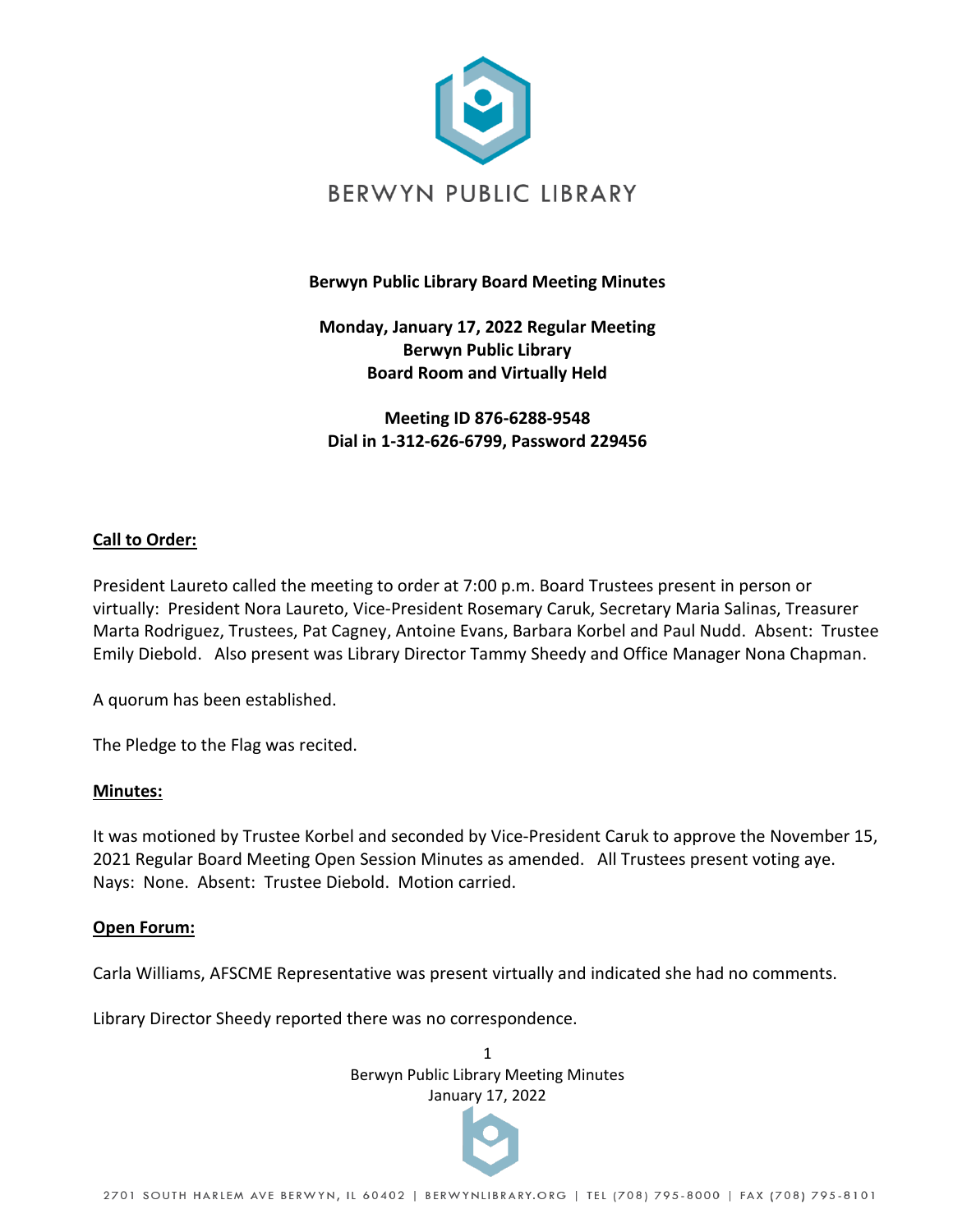

#### **Directors Report:**

Library Director Sheedy reported that Brianna Perlot, former staff member, was responsible for maintaining the approved minutes on the library's website. It was discussed how long the approved minutes need to be posted and it was the consensus to have all approved minutes posted for six months as required by law. She also provided an update on the RFID Project and noted that all materials were done being tagged, which equaled approximately 1000,000 items that were processed in three months. She also noted that a luncheon will be planned for the staff as a token of appreciation for their exemplary work for this project. She also noted that the self-checkout kiosks should be ready by the second week of February, with on-site training to assist staff and patrons. She also reported that due to the current COVID situation, it was feasible for the staff to participate in the PLA 2022 Conference virtually instead of in person. There was a discussion if staff receive any type of credit for professional development for attending the conference. Library Director Sheedy responded that this information is updated and kept in their personnel file.

It was motioned by Secretary Salinas and seconded by Trustee Korbel to accept the Director's Report as presented. Roll Call: President Laureto, Vice-President Caruk, Secretary Salinas, Treasurer Rodriguez, Trustees Cagney, Evans, Korbel and Nudd. Nays: None. Absent: Trustee Diebold. Motion carried.

#### **Finance Committee:**

Treasurer Rodriguez reported that the payables for November 2021 were presented in the amount of \$ 43,941.76.

Treasurer Rodriguez asked for a motion on the November 2021 reporting payables as presented.

It was motioned by Secretary Salinas and seconded by President Laureto to approve the November 2021 payables in the amount of \$ 43,941.76 as presented. Roll Call: President Laureto, Vice-President Caruk, Secretary Salinas, Treasurer Rodriguez, Trustees Cagney, Evans, Korbel and Nudd. Nays: None. Absent: Trustee Diebold. Motion carried.

Treasurer Rodriguez reported that the Restricted Library Grant Fund Balance ending November 30, 2021 was \$ 116,680.76; Berwyn Library Deposit Fund Balance ending November 30, 2021 was \$ 1,512,918.66 and the Veverka Fund Balance ending November 30, 2021 was \$ 281,641.78.

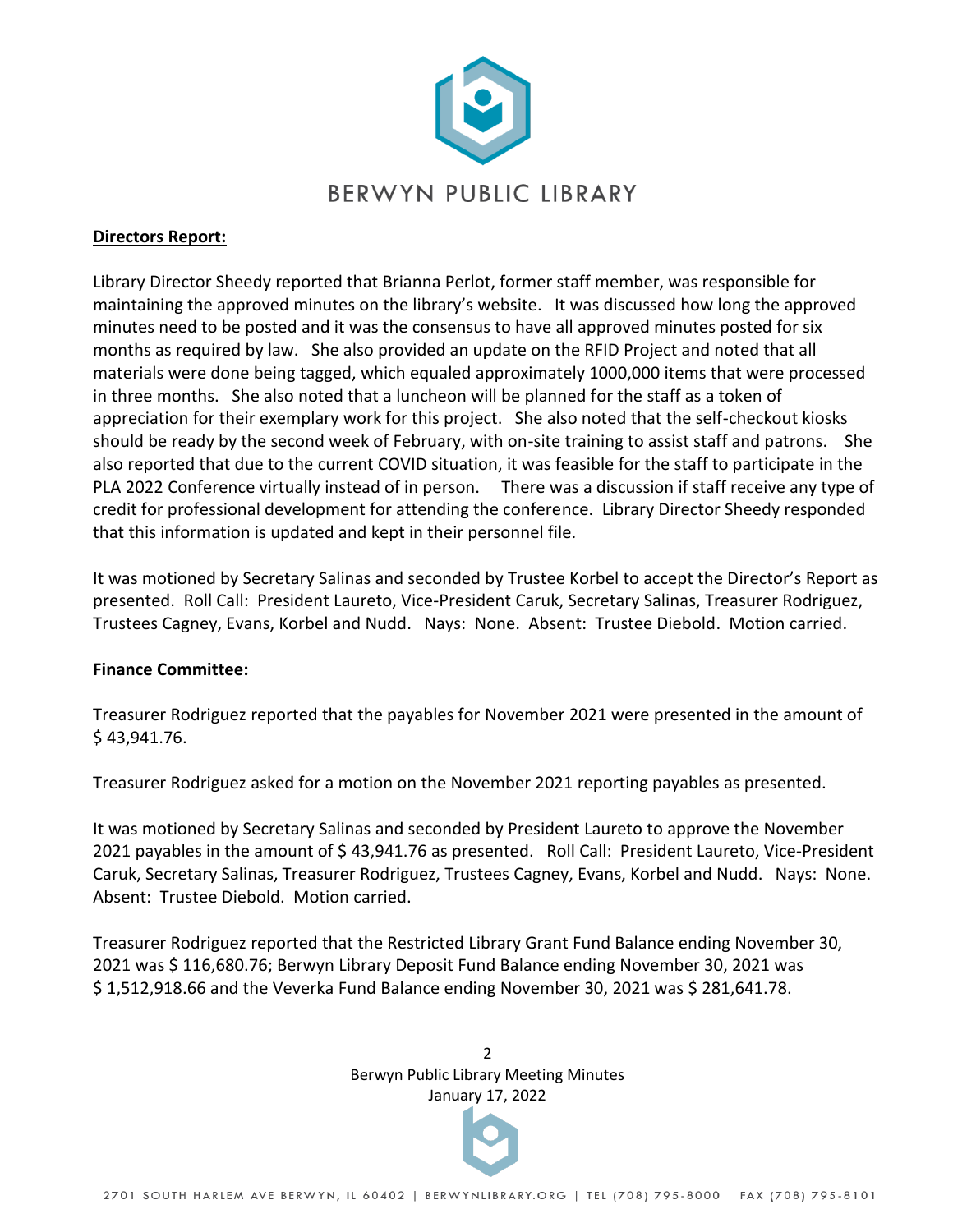

Treasurer Rodriguez reported that the payables for December 2021 were presented in the amount of \$ 62,418.22.

Treasurer Rodriguez asked for a motion on the December 2021 reporting payables as presented.

It was motioned by President Laureto and seconded by Vice-President Caruk to approve the December 2021 payables in the amount of \$ 62,418.22 as presented. Roll Call: President Laureto, Vice-President Caruk, Secretary Salinas, Treasurer Rodriguez, Trustees Cagney, Evans, Korbel and Nudd. Nays: None. Absent: Trustee Diebold. Motion carried.

Treasurer Rodriguez reported that the Restricted Library Grant Fund Balance ending December 31, 2021 was \$ 116,709.49; Berwyn Library Deposit Fund Balance ending December 31, 2021 was \$ 1,514,195.49 and the Veverka Fund Balance ending December 31, 2021 was \$ 281,728.34.

It was motioned by Secretary Salinas and seconded by President Laureto to accept the Minutes from the Finance Committee of October 4, 2021 as presented. All Trustees present voting aye. Nays: None. Absent: Trustee Diebold. Motion carried.

It was motioned by Treasurer Rodriguez and seconded by Trustee Cagney to accept the Minutes from the Finance Committee of December 13, 2021 as presented. All Trustees present voting aye. Nays: None. Absent: Trustee Diebold. Motion carried.

## **Building and Grounds Committee:**

President Laureto reported that the committee did meet and discussed new proposed items.

## **Policy/Personnel Committee:**

Trustee Korbel reported the committee did meet and requested a motion for approval of the minutes of the Finance Committee that was held on October 18, 2021.

It was motioned by President Laureto and seconded by Vice-President Caruk to accept the meeting minutes from the October 18, 2021 Finance Committee as amended. All Trustees present voting aye. Nays: None. Absent: Trustee Diebold. Motion carried.

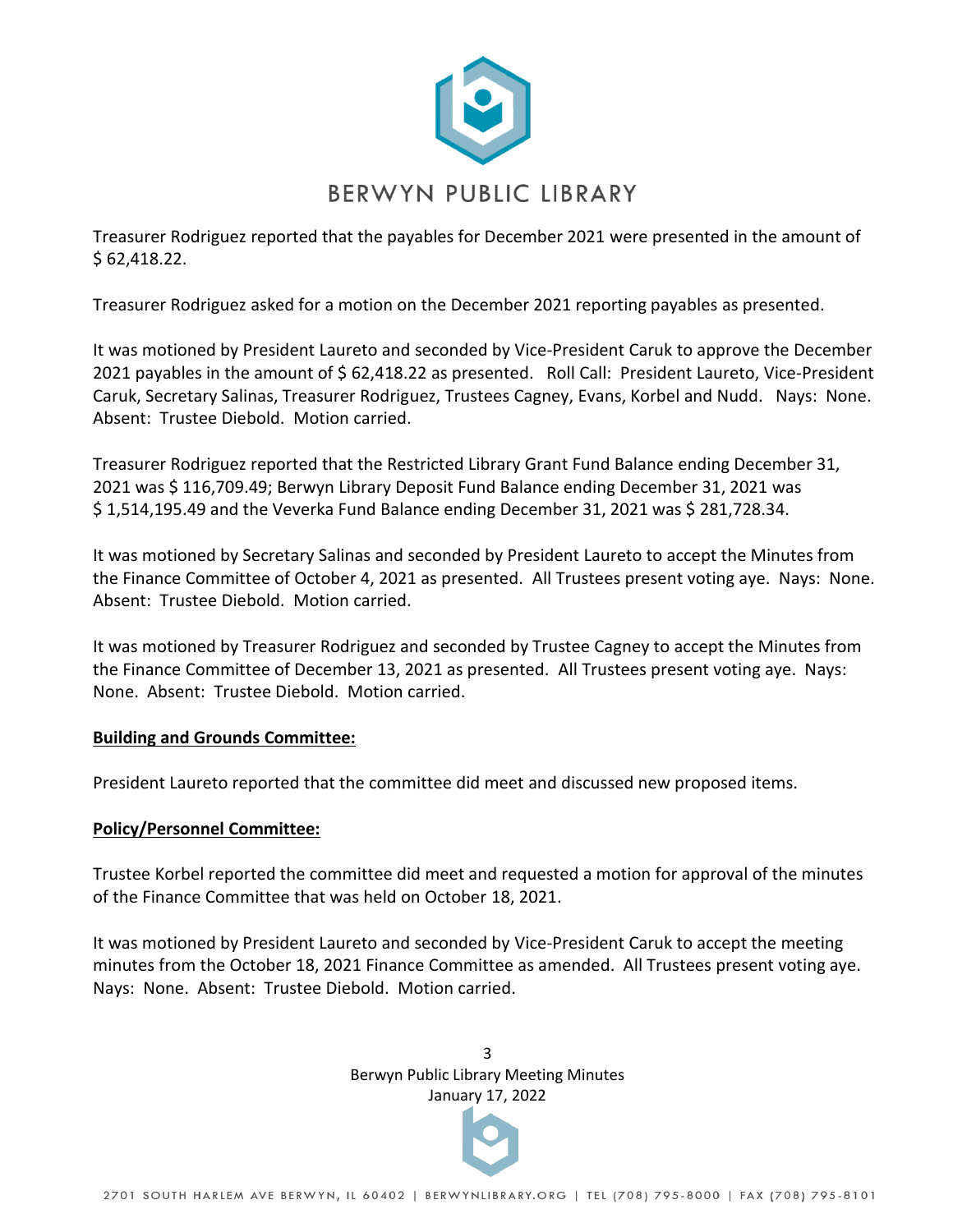

It was motioned by President Laureto and seconded by Secretary Salinas to approve the Travel/Reimbursement Policy as amended per the GSA regulations. Roll Call: President Laureto, Vice-President Caruk, Secretary Salinas, Treasurer Rodriguez, Trustees Cagney, Evans, Korbel and Nudd. Nays: None. Absent: Trustee Diebold. Motion carried.

It was motioned by President Laureto and seconded by Trustee Korbel to table the Board Self-Evaluation. All Trustees present voting aye. Nays: None. Absent: Trustee Diebold. Motion carried.

## **Veverka Committee:**

Library Director Sheedy reported the committee did not meet, but needed approval of meeting minutes from August 2, 2021 Veverka Committee Meeting.

It was motioned by President Laureto and seconded by Trustee Korbel to approve the meeting minutes from August 2, 2021 as presented. Roll Call: President Laureto, Vice-President Caruk, Secretary Salinas, Treasurer Rodriguez, Trustees Cagney, Evans, Korbel and Nudd. Nays: None. Absent: Trustee Diebold. Motion carried.

## **Strategic Planning Committee**:

President Laureto reported that another meeting needs to be scheduled. The next meeting was tentatively scheduled for February 17, 2021 at 6:30 p.m., but would follow up with an email to confirm.

#### **Art Selection Committee:**

Trustee Nudd reported that there is a backup of the framing due to COVID-19. It was noted that Trustees Nudd and Korbel would meet to discuss the framing of the blueprints which were reproduced.

#### **Old Business:**

Library Director Sheedy reported there was none to report.

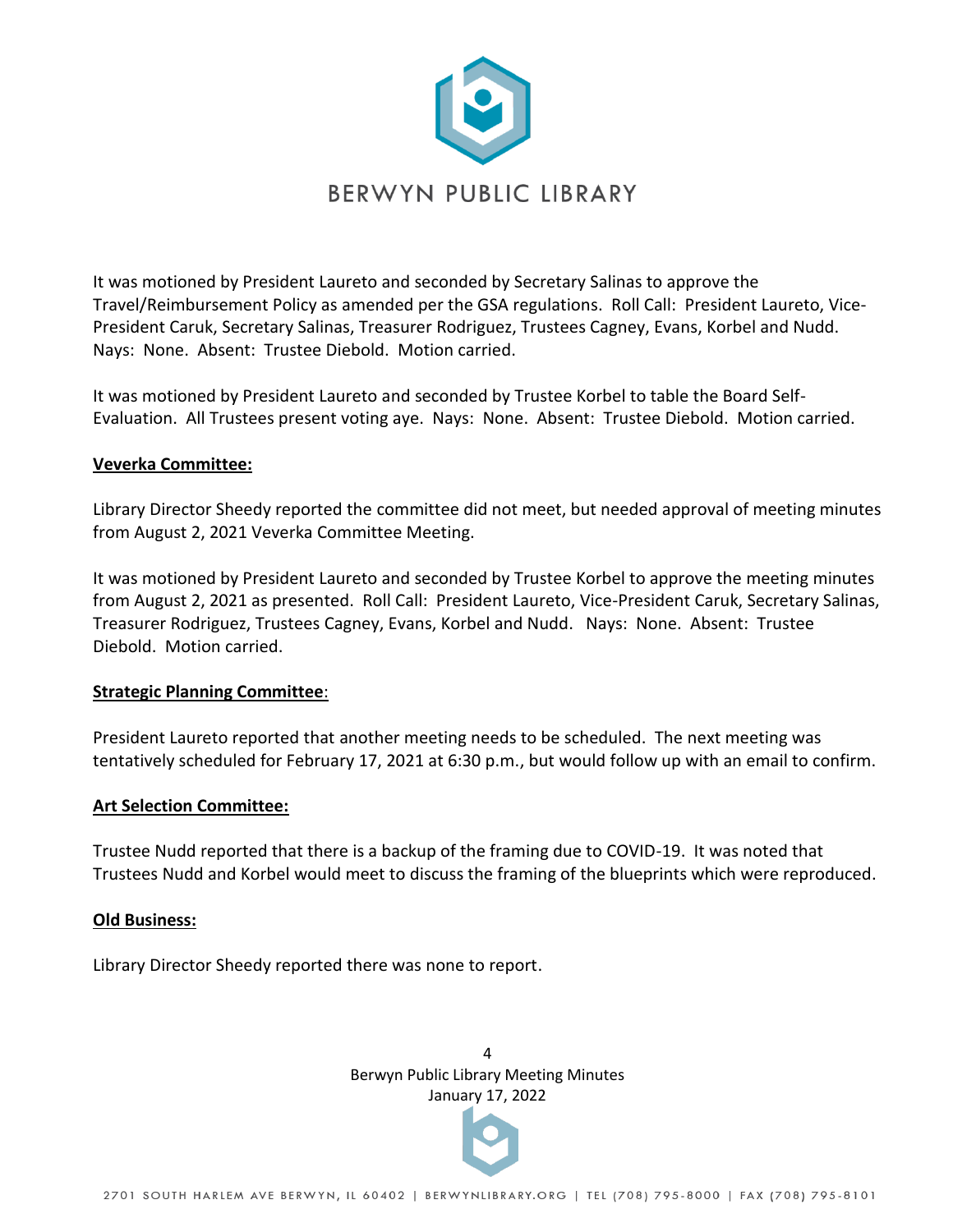

#### **Unfinished Business:**

Library Director Sheedy reported there was none to report. **New Business:**

It was motioned by Treasurer Rodriguez and seconded by Trustee Cagney to approve the Library Board Meeting Dates for 2022 as presented. Roll Call: President Laureto, Vice-President Caruk, Secretary Salinas, Treasurer Rodriguez, Trustees Cagney, Evans, Korbel and Nudd. Nays: None. Absent: Trustee Diebold. Motion carried.

It was motioned by Trustee Cagney and seconded by Trustee Korbel to approve the Library Days closed for 2022 as presented. Roll Call: President Laureto, Vice-President Caruk, Secretary Salinas, Treasurer Rodriguez, Trustees Cagney, Evans, Korbel and Nudd. Nays: None. Absent: Trustee Diebold. Motion carried.

President Laureto discussed the Committee Assignments that were disseminated. Upon further discussion, it was the consensus for Trustee Cagney to be the Chair of the Veverka Committee and to be added to the Finance Committee. It was discussed that Trustee Evans was assigned to the Building and Grounds Committee and he was also added to the Special Committee, which was formed to discuss the pros and cons of becoming a library district.

## **Closed Session:**

It was motioned by Secretary Salinas and seconded by Treasurer Rodriguez to adjourn from Open Session and enter into closed session at 7:45 p.m. for the discussion under ILCS 5 120/2C (1) to consider appointment, employment, compensation, discipline, performance matters or dismissal of an employee;(C) (5) To discuss intergovernmental contract negotiations; and (C) (21) To discuss minutes of meetings lawfully closed. All Trustees present voting aye. Nays: None. Absent: Trustee Diebold. Motion carried.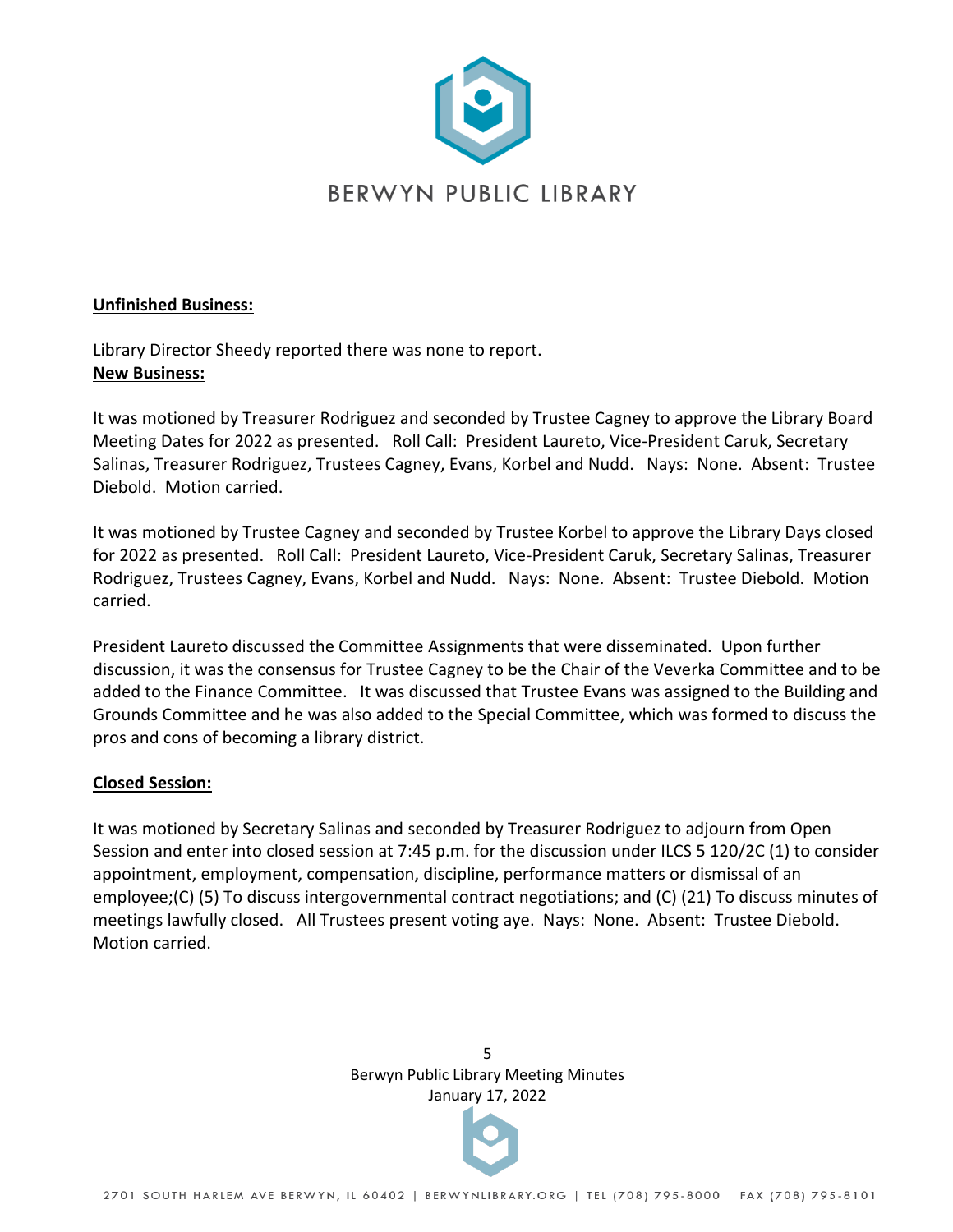

It was motioned by Secretary Salinas and seconded by Vice-President Caruk to reconvene to open session at 8:25 p.m. All Trustees present voting aye. Nays: None. Absent: Trustee Diebold. Motion carried.

# **POSSIBLE ACTION on items discussed in closed session.**

## **Minutes:**

It was motioned by Secretary Salinas and seconded by Vice-President Caruk to table the approval of the Regular Meeting Closed Session Minutes of November 15, 2021. Roll Call: President Laureto, Vice-President Caruk, Secretary Salinas, Treasurer Rodriguez, Trustees Cagney, Evans, Korbel and Nudd. Nays: None. Absent: Trustee Diebold. Motion carried.

It was motioned by Secretary Salinas and seconded by Trustee Korbel to approve the 2022 Library Operating Budget as presented. Roll Call: President Laureto, Vice-President Caruk, Secretary Salinas, Treasurer Rodriguez, Trustees Cagney, Evans, Korbel and Nudd. Nays: None. Absent: Trustee Diebold. Motion carried.

## **Committee meetings:**

## **Finance:**

Finance Committee was not scheduled, to be advised.

## **Policy and Personnel:**

The Policy and Personnel Committee Meeting was not scheduled, to be advised.

## **Building and Grounds:**

The Building and Grounds Committee Meeting was not scheduled, to be advised.

## **Veverka:**

The Veverka Committee was not scheduled, to be advised.